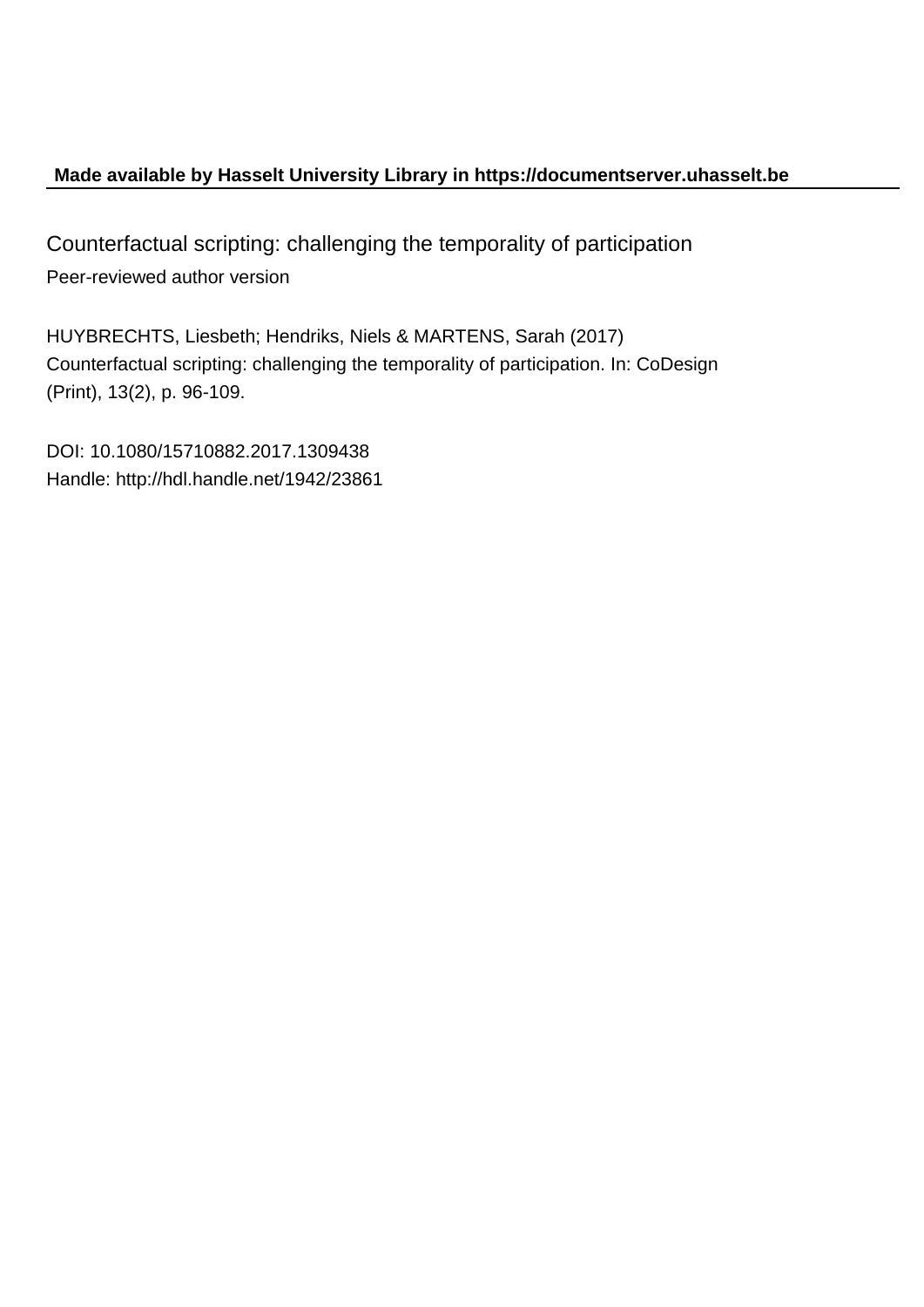# **Author's copy – 07.03.2017**

# **Counterfactual scripting. Challenging the temporality of participation.**

Liesbeth Huybrechts\*

*Arck, Hasselt University, Hasselt, Belgium*

Niels Hendriks°

*LUCA - School of Arts, KU Leuven, Genk, Belgium*

Sarah Martens\*

*Arck, Hasselt University, Hasselt, Belgium*

\*Campus Diepenbeek, Agoralaan Gebouw E, BE 3590 Diepenbeek Belgium, 0032 11 29 21 01, liesbeth.huybrechts@uhasselt.be ; sarah.martens@uhasselt.be

° C-mine 5, 3600 Genk, Belgium, 0032 89 30 08 50, niels.hendriks@kuleuven.be (corresponding author)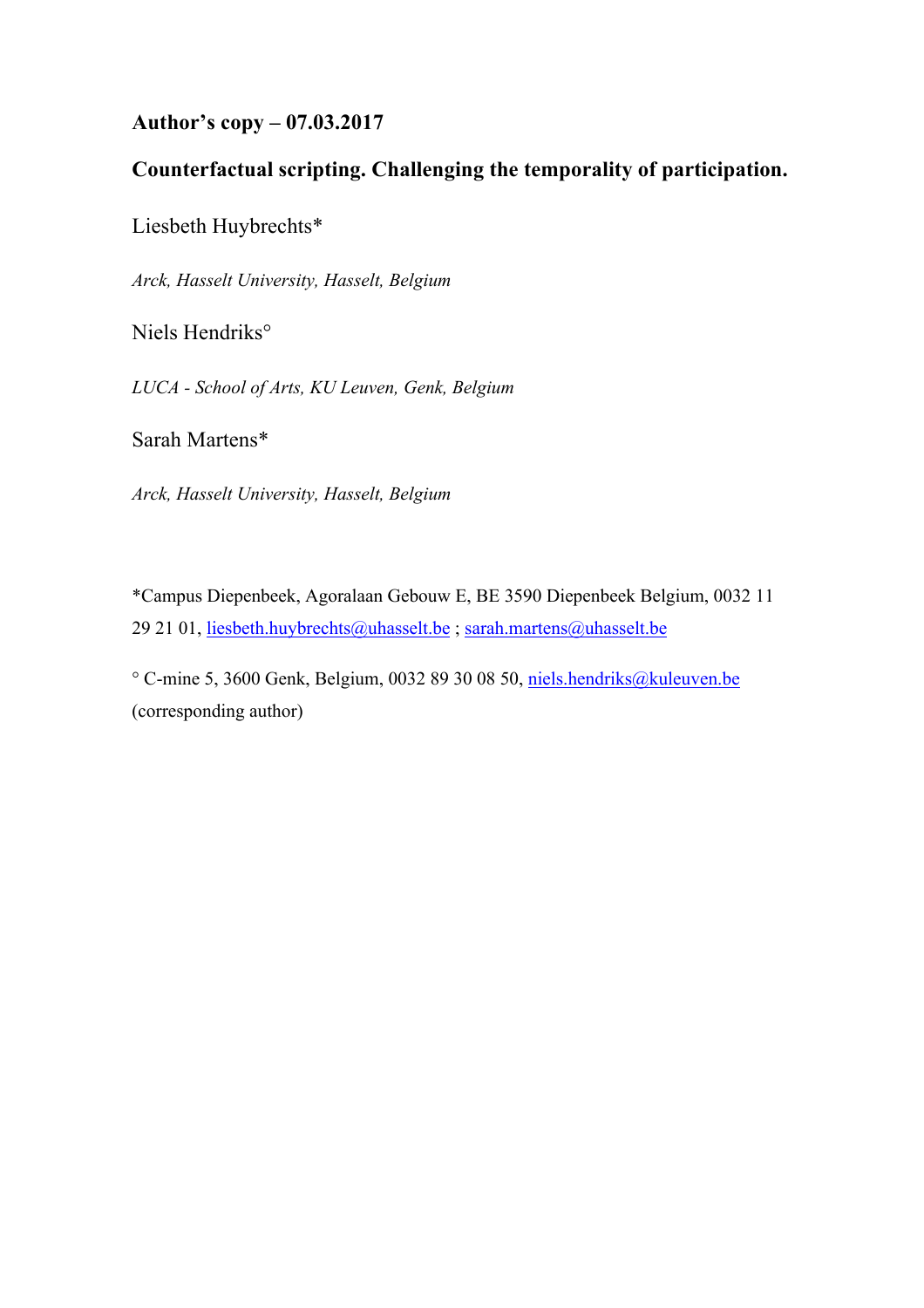## **Counterfactual scripting. Challenging the temporality of participation**

This paper discusses counterfactual scripting to critically inquire and give form to Participatory Design (PD) processes in an age of ubiquitous participation. In its often superficial application in various societal domains, the processes and instruments for participation are often cut loose from their political context.

The stories of what has happened in a PD process are told through a clear storyline that develops logically via different design moves towards a well-defined plot; leaving out any alternative narratives. Inspired by counterfactual history, we reject this teleological perspective and explore counterfactual scripting as a way to give renewed attention to the political context in PD. We do this by giving form to the design process as a pluralistic process that not only focusses on the future, but creates alternatives for the past to speculate about the future. We evaluate counterfactual thinking in a participatory architecture and urban planning process.

Keywords: participatory design, codesign, counterfactual scripting, design decisions

### **1. Introduction**

Participatory Design aims for a democratic process in which designers and those affected by design create and make design decisions together. Writing about spatial planning Arnstein (1969) describes participation as: "The redistribution of power that enables the have-not citizens, presently excluded from the political and economic processes, to be deliberately included in the future". Scandinavian PD researchers in the 1970s defined participation in function of including workers in deciding on the design and use of workplace computer applications (Ehn 1988). A large focus of PD study in this workplace tradition is based on the study of methods; what specific tools and practices support the involvement of participants in the design process. Other research takes PD to new application domains, away from the traditional PD in workplacesconcept (see Halskov and Hansen 2015). We perceive counterfactual scripting (CS) as part of the fifth category Halskov & Hansen identify in PD research. The research belonging to this category studies the basic concepts of PD rather than focusing on specific methods, a new application domain, technology or theory. In our research, we focus on time (past, present, future) as a catalyst for the PD process. This fifth category is also the one where Halskov & Hansen see the most debate on the political aspects of participation. Counterfactual scripting wishes to subscribe to this political tradition of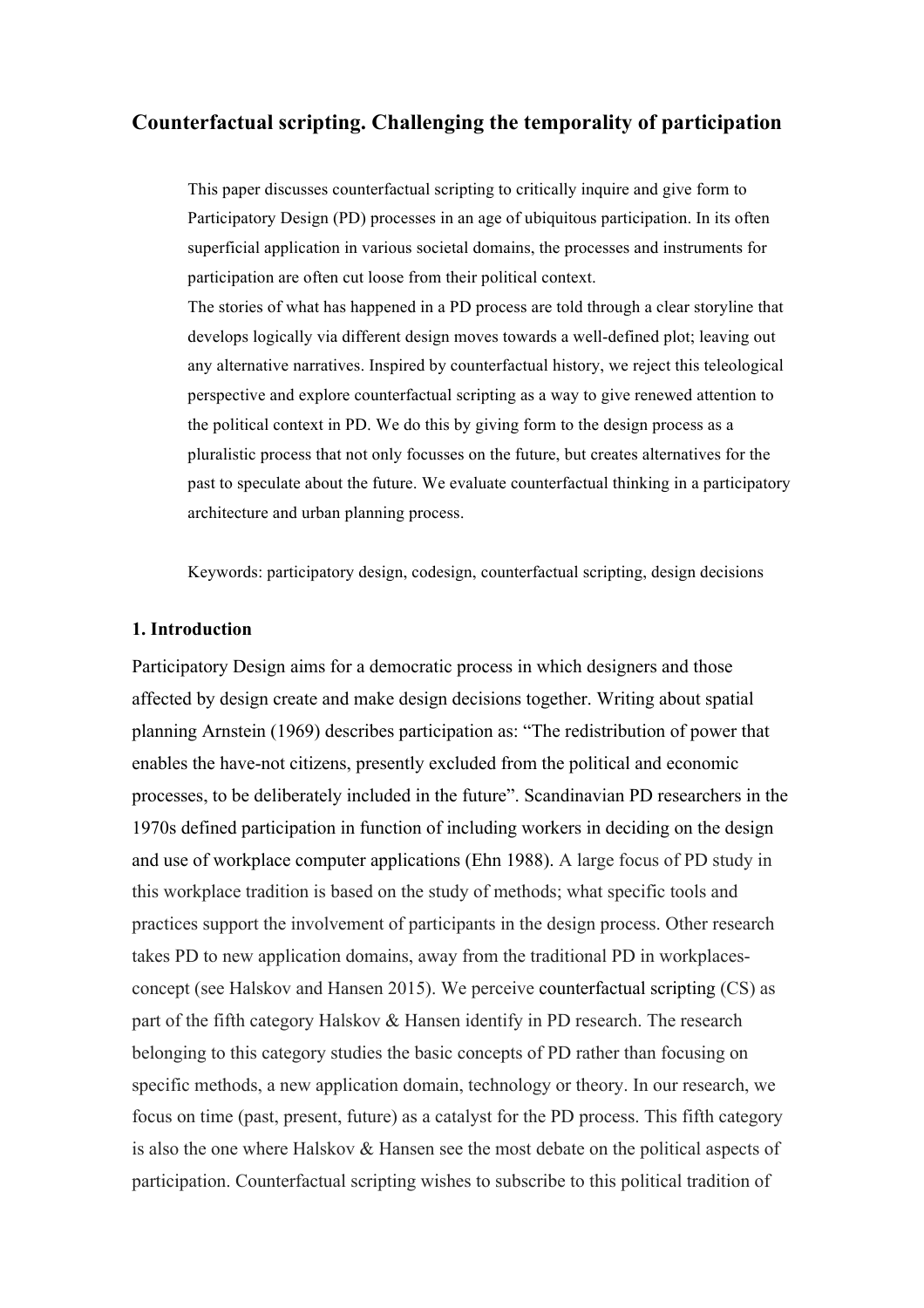PD, zooming in on the relation between design decisions and time. This project can also be seen as part of the community based PD (alongside the more 'traditional' workplace based PD). In this project, counterfactual scripting is used as a way of thinking wherein PD is used for public deliberation where the plurality of the community members' voices (in this case the small town of Godsheide) can be heard. As Sanoff (2008) indicates, deliberation asks for "careful consideration of an issue, examining the facts, viewpoints and consequences related to it". We use time as a catalyst for this deliberation.

Both in the workplace tradition as well as in community based PD, the process of shared decision-making can easily be curtailed towards a limiting focus, that of making and narrowing down choices together in a straight line towards a common goal, potentially obscuring the political context (De Bie, Oosterlinck, and De Blust 2012). This straight line becomes evident when designers tell the (hi)story of *what has happened* in their design process in the form of a clear storyline that develops logically via different design moves towards a well-defined plot. To avoid this instrumental approach, we need to broaden the view on where and when decisions are taken in PD. PD researchers often report on single design activities and leave out the interpretation, planning and decision-making that takes place in-between events (Andersen et al. 2015). In the context of community-based PD it is important to enhance researchers' reflexivity about how PD processes facilitate the sharing of decision-making with participants in different (not necessarily sequential) 'design moves' over time; how decisions taken before the project (structural elements, e.g. organisations' commitments) give form to the design space and how many decisions are irrational, involve chance and serendipity (Bratteteig and Wagner 2014).

This paper's aim is to broaden the design space of PD in a temporal sense by challenging the teleological perspective and investigating causal pluralism: "the view that causation is not a single kind of relation or connection between things in the world" (Godfrey-Smith 2009)*.* This view relates closely to PD's concern to create situations through which pluralism manifests itself productively (Di Salvo, Clement, and Pipek 2012)*.* Pluralism refers to design decisions that were not taken, but were as plausible to occur as those portrayed in the dominating story. The interest in pluralism inspired us to investigate counterfactual historiography (Ginderachter, Aerts, and Vrints 2015), a frame of thinking that suggests going back in time to rewrite *what has happened* and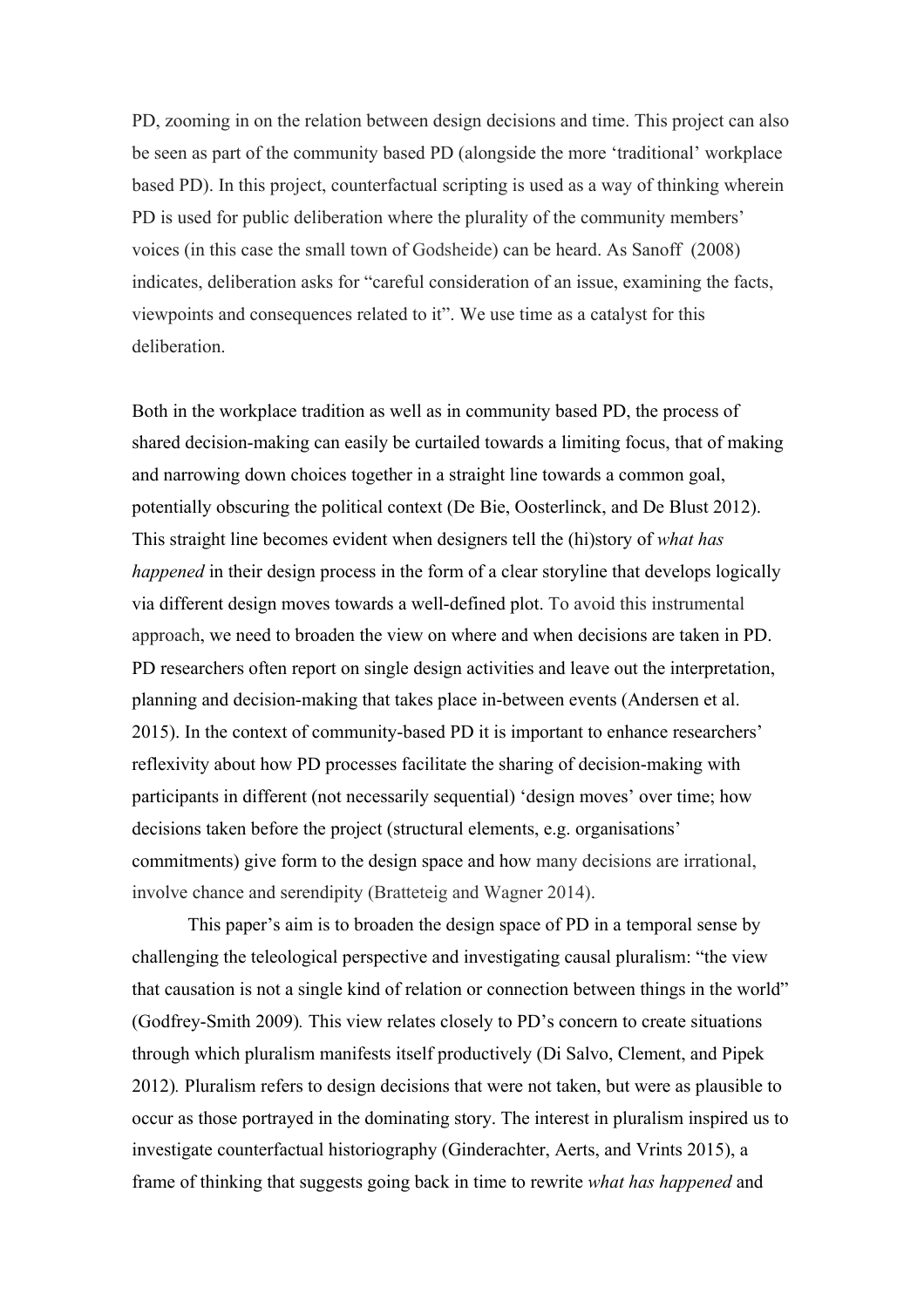speculate about plausible *what if*- scenarios. Since PD is not exclusively interested in plausible *what if-* scenarios of the past, but suggests a future perspective, we explored and evaluated how this frame can enhance pluralism in a design context: speculating on the consequence of the *what if in the past* for the *what will be*. We investigated this via the term 'counterfactual scripting' which looks at how existing stories on decisionmaking in design (e.g. in case studies) can become a starting point to create these *what if*-stories. Our research question was therefore: 'How can counterfactual scripting serve as a frame of thinking for designers and participants in a PD process to articulate and explore alternative decisions in the past and thus in turn inspire pluralistic views on the future?'

## **2. Counterfactual thinking**

The philosophy of Lewis (1973) foregrounds counterfactual thinking as similar to *if... then* logics, in which possible worlds are created that are materially and hierarchically similar to the actual world, but spatially or temporally unconnected. Counterfactual historiography represents these possible worlds as probable but unrealised alternatives of history. In a *what if*-history the focus on plausibility is central: what if Gorbachev had never been elected? What if Hitler had been fatally wounded in the Great War? How would this have changed the face of modern Europe? These questions also pop up in daily life: what if I had never met my partner? The added value of this way of thinking is to learn: decisions about the future are based on *what is* versus on *what might have been* or *what if*; continuously comparing the actual outcomes of what we did with alternative scenarios. Looking back in time in our personal life, in world history or in a design process often begins from a belief in a linear chain of causation, a deterministic or teleological perspective, to add meaningful direction or purpose to the events: the past had to inevitably lead to the present. However counterfactual history believes in causal pluralism, the idea that there is no single cause (Hitchcock 2007). By presenting *what if-*relations or alternatives to the actual past, CS supports a better understanding of the *what is* (present) and the *what will be* (future).

Essential in counterfactual history are the turning points; moments in history when the course of things could have been pulled in different directions: revolutions, battles, inventions or the birth of a child. A counterfactual intervention in these turning points begins from a minimal rewrite of the past that sets an alternative scenario in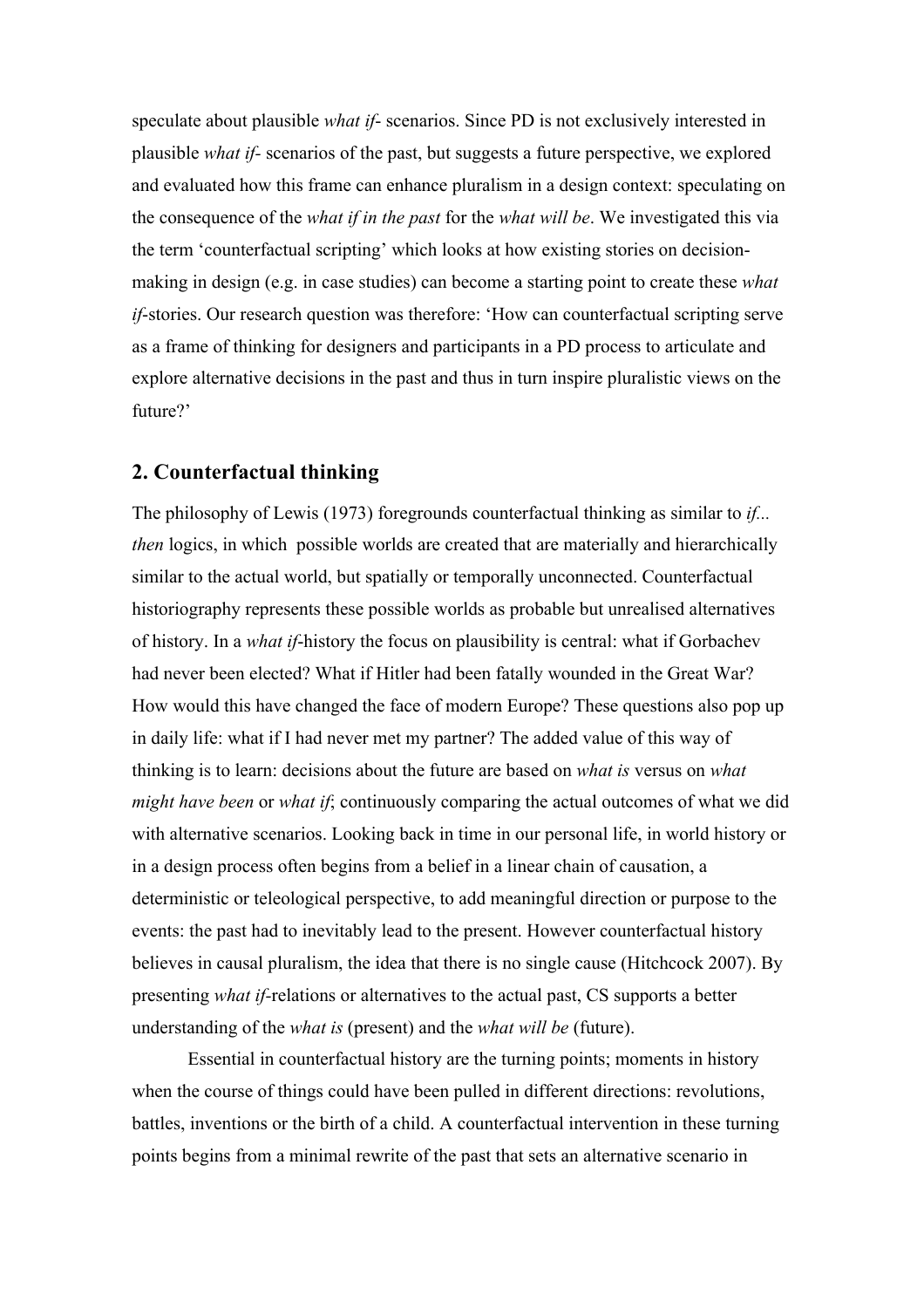motion. CS starts from plausible non-facts, not from improbable ones (Ferguson 2000), as is the case in fictional counterparts such as fantasy (steampunk, historical fantasy, etc.) or science fiction (time travel novels, space westerns, etc.). Lebow (2007) indicates that the plausibility of a counterfactual statement can be evaluated via its theoretical consistency (empirical findings, theories or assumptions it is based on) or clarity (specifications of its conditions). In creating a plausible counterfactual history, one dissects the interplay between who is acting (the agency of actors), how pivotal the macro-structure is and in what way coincidence influenced the cause of events.

In design contexts, counterfactual thinking can be found in design fiction and speculative design cultures that use material constructs (media design) to create visions of the future: a "discursive space within which new forms of cultural artefact (futures) might emerge" (Hales 2013). Gonzatto et al. (2013) state that design fiction as practiced in future technological scenarios often is too utopian or depicts the future as a continuity of the present status quo, instead of a social change. They state that designers can use materiality to open up these scenarios to a broader audience in a participatory process, which allows to move from naive to more open-ended critical alternatives for the past, present and future. Building on Pinto Gonzatto et al. use the term 'handiness' to emphasise that when designers present artefacts depicting the future or the past, they are acting in the current social order. As the models or drawings stimulate imagination and discussion, this kind of material speculation has a tradition in architecture and urban planning (Lukens and DiSalvo 2011). Wakkary et al. (2015) dive deeper into this concept of material speculation by exploring counterfactual artifacts as specially and professionally crafted material artifacts that operate and exist in the actual world and generate possible worlds through encounters with people: "the world(s) as imagined by the designers, world(s) imagined by those who encounter the counterfactual artifact, and most speculatively, the counterfactual artifact itself can be understood to imagine a world" (Ibid., p 100). The counterfactual artifacts in this way make room for consequential pluralism, offering an outlook on how the confrontation with the artefact in the present has multiple consequences in the future.

Both counterfactual history and design fiction stress plurality and use defamiliarisation to upset things in a productive way by showing a speculative future or past to make explicit how the present is linked to choices made in the 'actual' past and future. What counterfactual history contributes to within participatory contexts is its interest in reality; a plausible alternative of the actual, instead of design-fiction's overall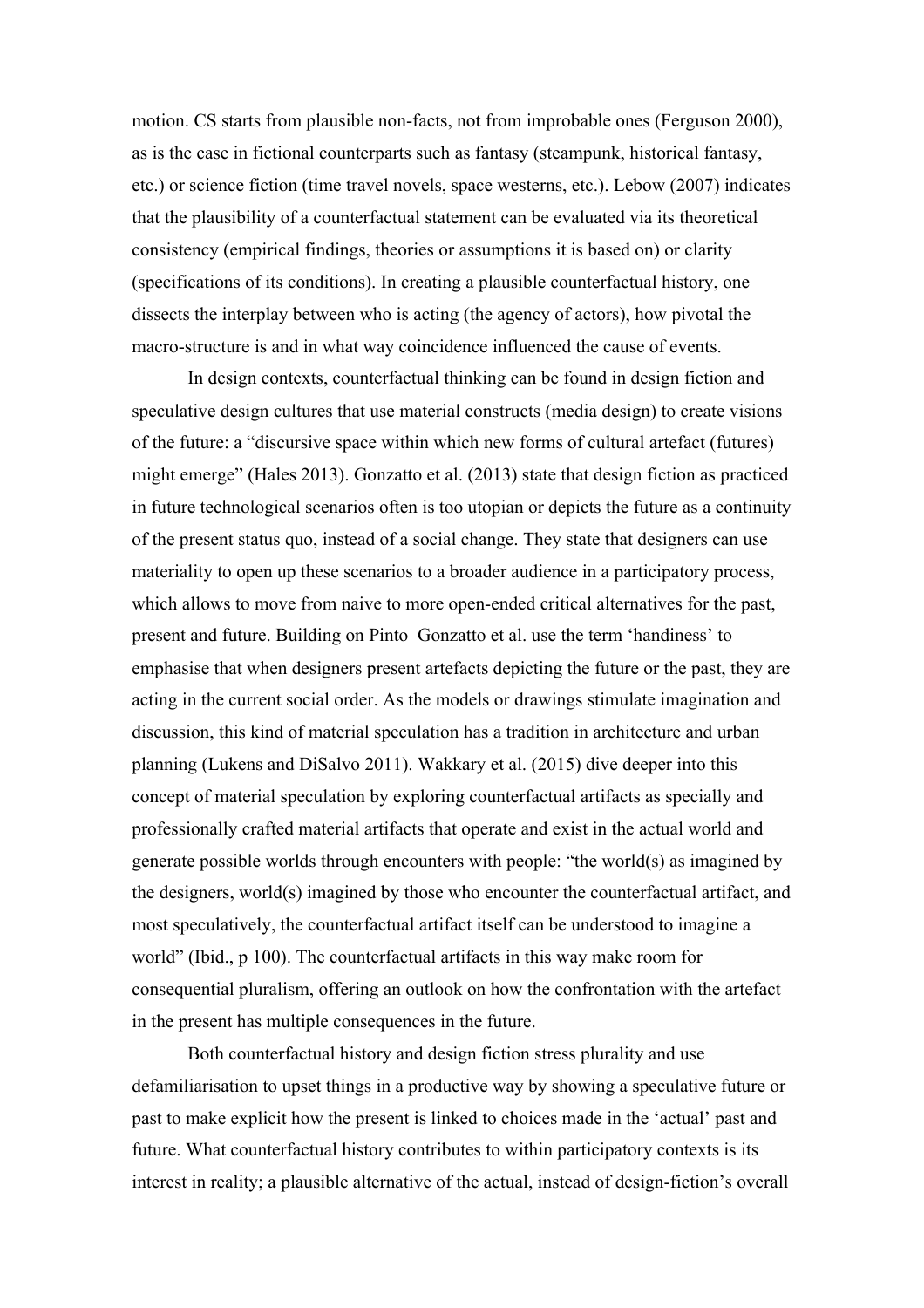interest in the non-factual. While counterfactual history stresses verbal forms to make alternatives tangible, design fiction stresses a materialisation through an artefact, which makes it relate to PD. However, describing the (in-between) outputs from a PD process as 'written accounts' or 'artefacts' is limiting, as the human role - typical to participatory processes - stays out of focus. Many PD researchers have therefore found inspiration in Science and Technology Studies (STS) to define the design process as 'drawing things together' or giving form to socio-material assemblies, involving both people and objects (Binder et al. 2011). It is also in STS literature that the term script is used to describe the result of people inscribing objects with their visions on the world (Akrich 1992). STS defines scripting as a descriptive study of human and non-human relations (e.g. in buildings or information systems). We use it in a constructive manner to describe how designers can combine both humans and objects in scripts that construct publics (i.e. dynamic groups that form around a shared issue) on societal issues and invite people to take action (DiSalvo 2009). Combining the idea of scripting with the acquired insights from counterfactual thinking in history and (participatory) design (for an overview of the characteristics of counterfactual scripting and neighbouring terms, see figure 1), we propose that the following elements play a role in counterfactual scripting in PD:

*(1) Turning points*: Designers and participants collaboratively identify *turning points* in the history of a community involved in a PD process to draft a pluralistic view on the past of the design process: moments where it is plausible that the course of things could have taken a different direction.

*(2) Minimal rewrites*: Designers and participants do *minimal rewrites* of these turning points into plausible *what if*s or alternative socio-material assemblies. To support their plausibility, the rewrites are coupled with an argumentation which makes transparent to readers how the rewrites are affected by decision-making preceding the PD process; the personal role of actors (who is acting), the overarching macro-structure and in what way a course of events is influenced by coincidence and personal choices.

*(3) Materialisation*: Designers and participants craft the minimal rewrites of turning points in socio-material assemblies that gather past and future into a slightly defamiliar present. This upsets the temporal dimensions but also provides a productive way forward for the future participatory process.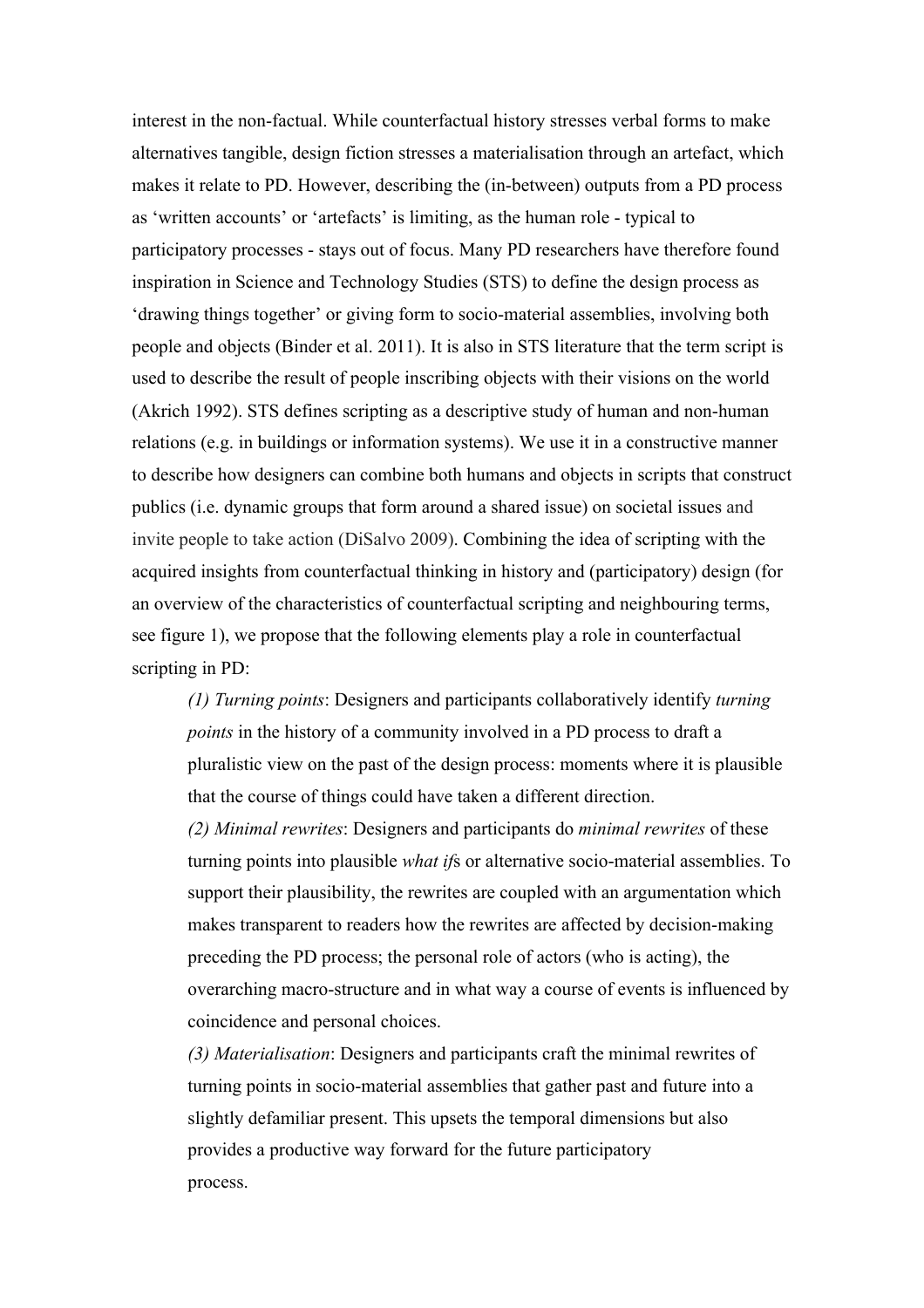*(4) Confrontation:* The confrontation with the counterfactual scripts and their argumentations give researchers and participants an overview of and access to a variety of consequences of the scripts in the future. The defamiliar character of the script (what is real, what is counterfactual?) supports those confronted with the scripts in speculating on alternative futures for their community. For the researcher, the materialisation of the rewrites makes explicit the personal role of actors, the role of macro-structures and coincidence in decisions in the past and how they can play in the present and future.

Before moving to the next section and elaborating on the use of CS in PD it is important to indicate that these four elements offer researchers and participants a way of thinking about a design process, but do not define specific methods, tools or techniques to translate this into practice. To make this step we can make use of a rich tradition in PD in which fictional elements are used to open up the design space. As Dindler (2010) indicates, one central characteristic of PD is the creation of a fictional space where 'what is already there' combines with the unknown, transcending what exists. Dindler argues that this fictional space is established through "participants practicing games of make-believe mediated by props". It is in this line of thinking that counterfactual scripting should be perceived: as a frame of thinking that uses time as its catalyst to create this fictional space. Blythe and Wright (2006), for instance, describe a PD process wherein pastiche scenarios (written by the researchers) are used to engage participants to take part in the design process by debating the contents of the scenarios. Forlano and Mathew (2014) combine design fiction and PD to move towards futureoriented conceptualisation of a smart city.

Figure 1. Counterfactual scripting and neighbouring terms

## **3. Counterfactual scripting in Participatory Design**

In Godsheide a group of citizens gathered to discuss certain issues in the planning and design of their town, in relation to a residential expansion. Over the previous ten years they had been involved in spatial studies concerning this issue, but were disappointed by the confusing communication between different groups (e.g. citizens, property developers and policy makers) involved and desired a more transparent decisionmaking process. In 2014 the citizens asked our research group to re-open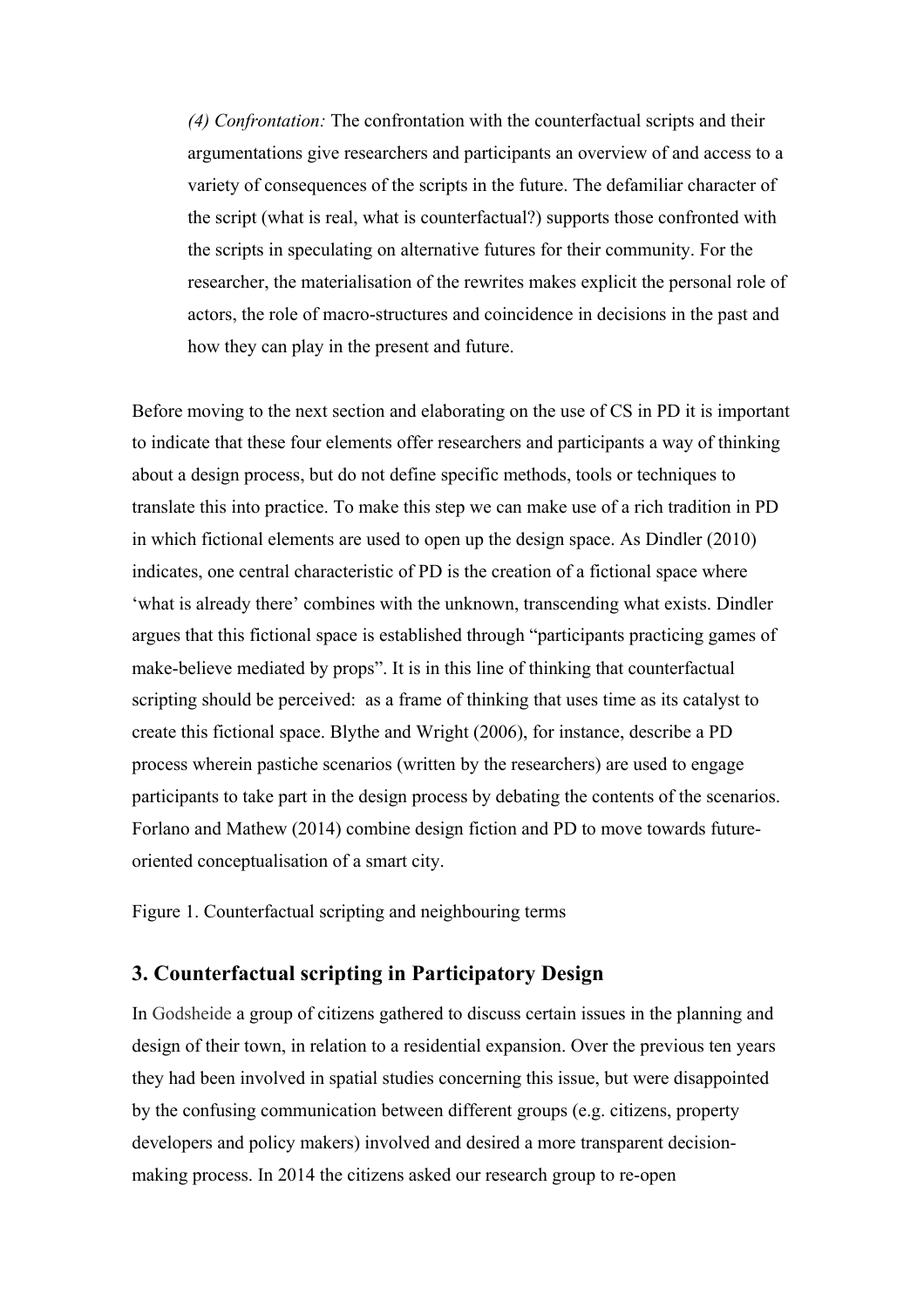communication between these actors, for which we (two PD researchers and authors of this article) decided to explore counterfactual scripting. We decided to use counterfactual scripting in this participatory spatial planning and design project (that –as indicated above- can also be situated in the tradition of community-based PD) as the time-aspect was a key variable. To demonstrate the different steps in the scripting process, we focus on one particular aspect of the case: a local bridge.

#### *(1) Turning points: decisive moments in the past*

To gain insight in the *turning points* in the history of this case study, the research team, together with a group of inhabitants from Godsheide, invited people from the community to participate by spreading flyers and knocking on people's doors. The responding participants were involved in local private companies such as a local bar, an influential mobile provider and a local store; adolescents with an interest in the youth centre, ecological themes and spaces for hanging out; newcomers to the village – mostly young parents; local policy representatives; architecture students, 2 media artists and 3 PD researchers. The participants were asked to bring in archival material that they found relevant to collaboratively decide on the important turning points in the history of the community for the spatial planning and design process during co-design workshops over the course of two weeks (Sanders and Stappers 2008). During these workshops the collected archival material was translated into mood-boards and diary fragments to tell stories on decision-making in the past and present. The diary fragments provided a personal way to express one's story on decision-making (personal turning points) and the mood board helped in establishing a general group feeling and had the specific goal of being explicit about the 'important' turning points of the previous ten years of spatial planning in the town. A combination of both techniques attempted to find a balance between opening up for conflicting interests and perspectives on the past and supporting the search for a common base (the set of turning points) to work on, shared by all. The different turning points were placed on a timeline and collaboratively the participants decided which they wanted to rewrite with an eye on the future. Participants agreed to select events that they still had a personal connection with and all (except the first) did not go back more than 10 years in time:

(1) Before 2004: In WOII the old bridge which connected two sides of the village is bombed and remains a point of discussion in the community. The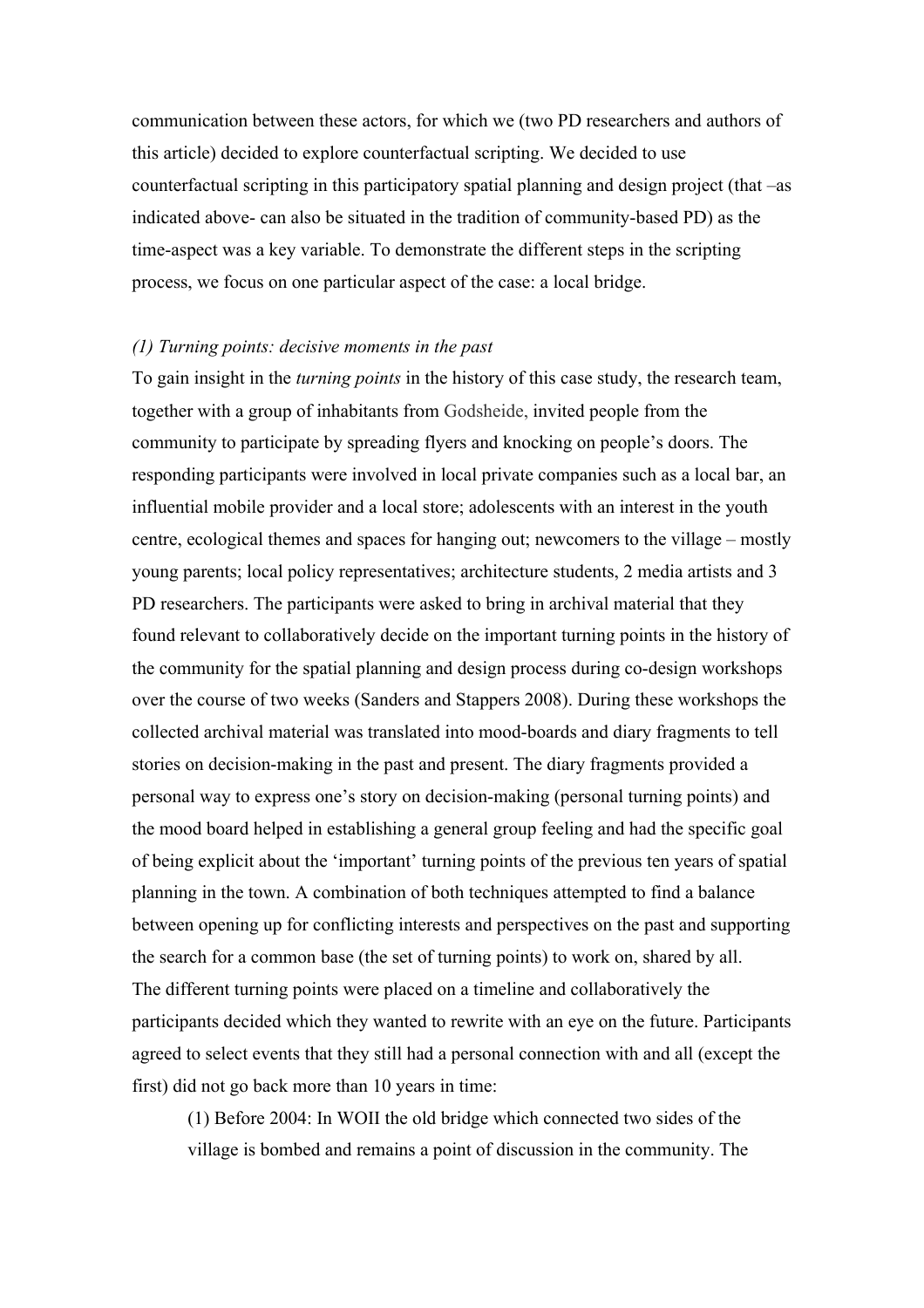diminishing church community in the past decades also continuously defines debates on spatial planning/design in the community.

(2) 2004: MOVE, a citizen-driven cultural and sports event reflects on the village's mobility, green, parking spaces, recreation, school and services. (3) 2008: A spatial structure plan commissioned by the city of Hasselt (to which Godsheide belongs), concluding that residential expansion was necessary, but should take in account the remarks of the citizens regarding green, mobility, parking, recreation, school and services.

(4) 2013: A regional spatial implementation plan decides for an increase of households in Godsheide. It was consulted/objected during 60 days and announced via a public declaration printed on posters in the neighbourhood. (5) February 2014: inhabitants signed a notice of objection about the implementation plan.

(6) May 2014: De Unie Godsheide asks our research group to supply them with an approach to confront and document the different agendas at stake.

(7) November 2014: the citizens and our research group set up co-design workshops to create spatial scenarios for the village in 2024. Policymakers feel uncertain about how to handle the case and do not participate.

(8) September 2016: a new participation trajectory starts with the city, the citizens and the research unit involved in the described research trajectory.

*(2) Minimal rewrites: rewriting decisions in the past leading to counterfactual futures* During the co-design sessions, we as PD researchers (one former journalist) guided the minimal rewrites of the described turning points in the past to script future scenarios for 2024. Because the participatory process aims for a transparent and broad public debate; the researchers and participants used a newspaper as a vehicle for the minimal rewrites. We created an editorial board with a group of 30 people in the local bar, to collate the minimal rewrites into a semi-fictional newspaper and formed smaller groups of around 7 participants to deal with one newspaper article each. Two questions served as a lead: What documented stories on decision-making in the past do we want to bring to the table? and, What are the turning points in these stories? We supported the participants in doing the minimal rewrites of turning points in the past in the form of articles (or scripts) that inform readers about a desirable future, imagining how the citizens would like to live in Godsheide in ten years (the newspaper is dated in 2024). They were asked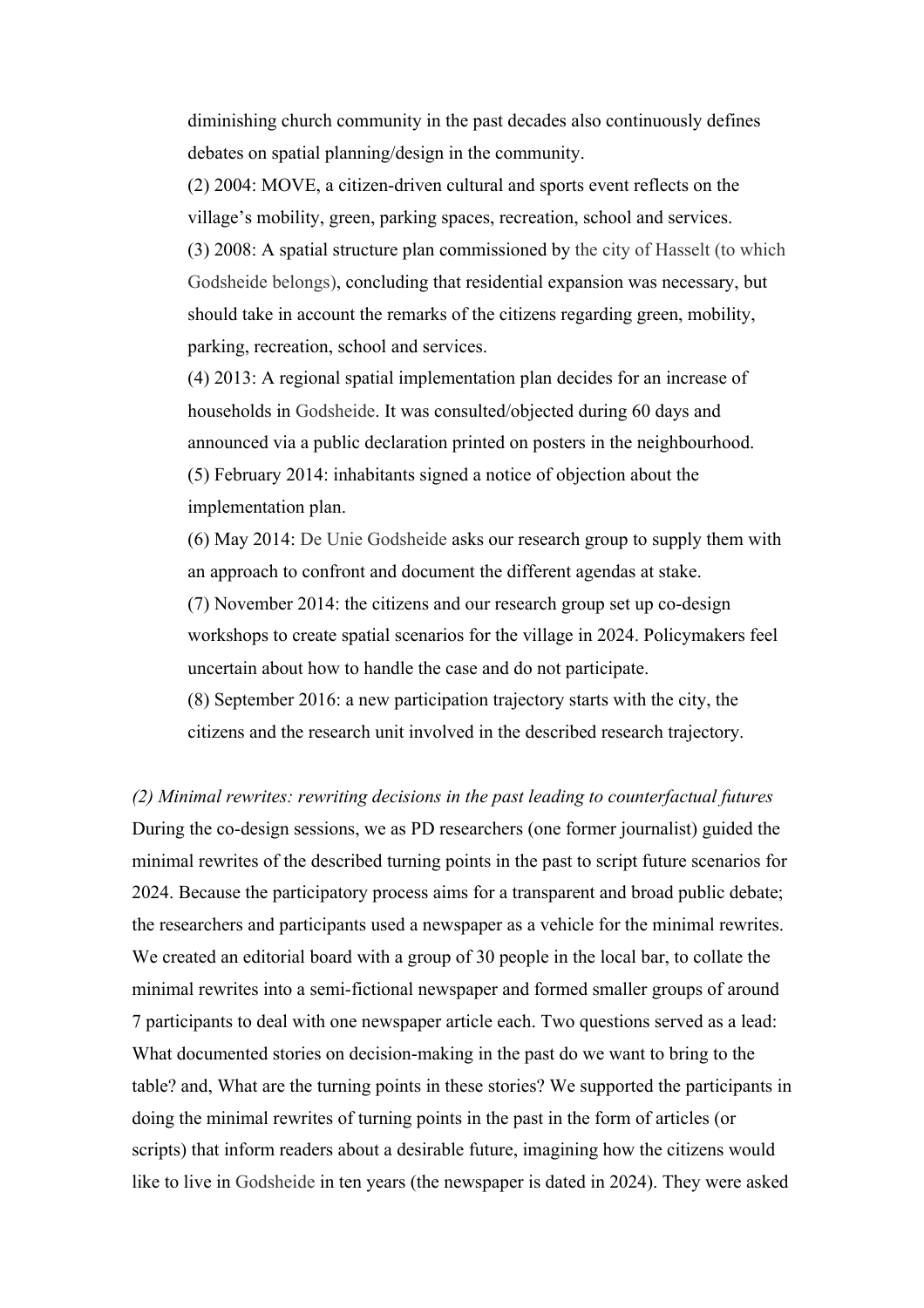to be explicit about the structural factors (e.g. the founding infrastructures, organisations, policy levels involved), personal actions (the role of individuals) or coincidental factors (beyond individual choices or structures) related to the turning point.

One group of participants did a minimal rewrite of an early turning point (2) in the history of the spatial planning process, namely the MOVE initiative. To continue this citizen self-organised event, this group imagined that a cooperative called 'CityDepot Godsheide' was founded with the goal to connect two parts of the village via a bridge to transport, display and sell local goods and services. The bridge would host a cooperative that would organise a local market and a slow biking/walking connection. The factual – less central - location of the current bridge, was replaced by a counterfactual cooperative operating via a bridge in the centre of the village. Another important reference for this script is the current absence of a bridge between two sides of the village (turning point 1). The original connecting bridge was destroyed in WWII and replaced by a ferryboat until the boat sunk, resulting in 35 children drowning. This drama still impacts the community to the present day, and, when reflecting with members of the community on its past, this event comes to the foreground as both as an actuality of importance and as a drama that is still part of families' (hi)stories (further evidenced in 2016 by a theatre play dramatisation which looked at how humans deal with collective trauma). Between 1977 and 1979 a new bridge 'Tuikabelbrug' was created at a less central location, intended to serve as a connection for a fast road between two main cities in the region. However, the road was prevented from being fully implemented and the bridge is hardly used. In the past, there had been calls to have a new, more central (biking) bridge between two parts of the village. It is probable that at the time of planning the Tuikabelbrug, policy makers could have chosen to replace the bombed bridge for a more central biking bridge which would have reconnected the community.

#### *(3) Materialisation: processing minimal rewrites in material outcomes*

During the co-design 'scripting' sessions, the PD researchers guided the participants in materialising (writing and crafting) the scripts/articles to function as a catalyst for constructing publics on the issue. They asked the participants to first make a collage of archival material and their ideas about the future and then create one image per article by performing the scripts in the spatial context of the village in the form of a still image,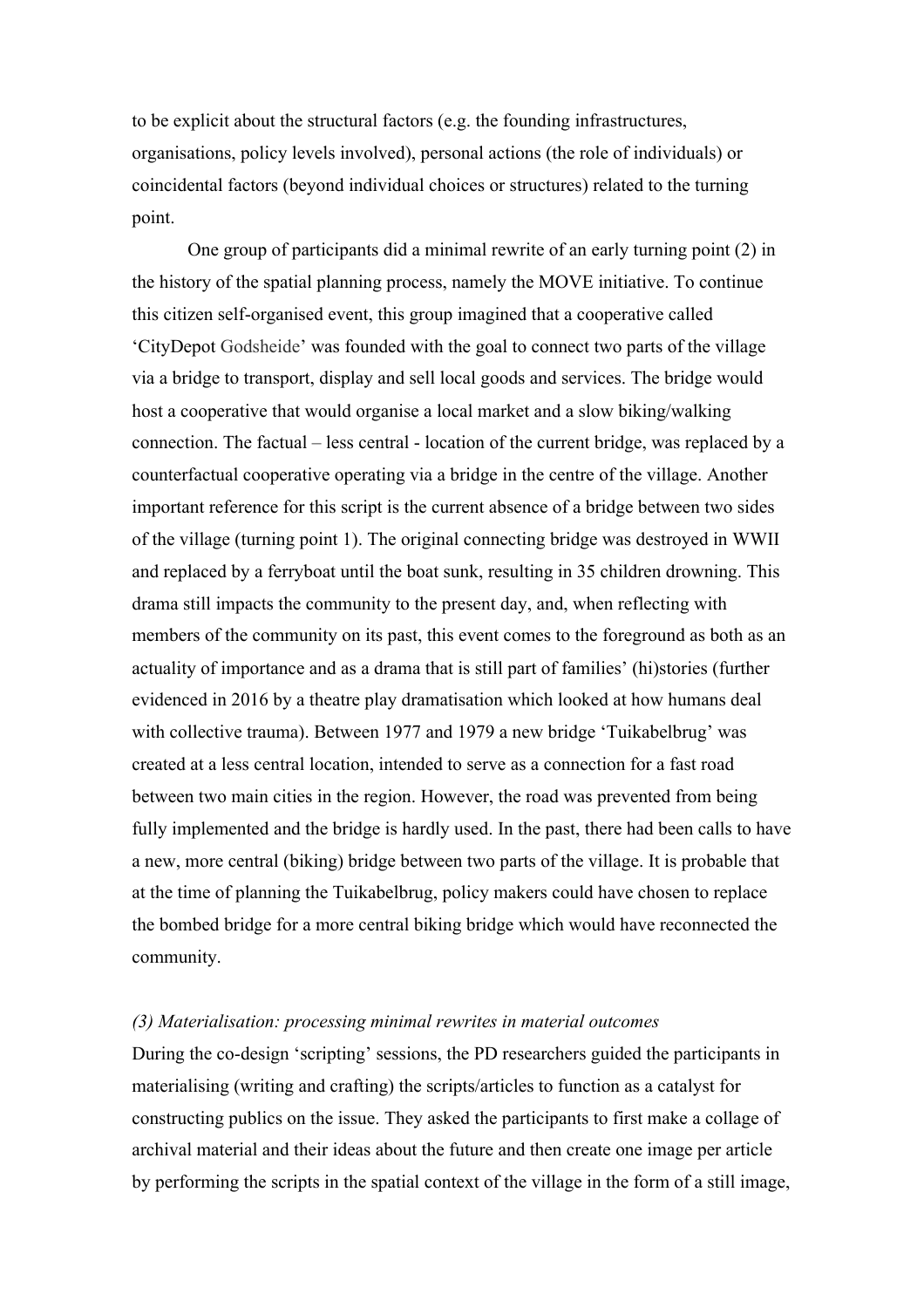a 'tableau vivant', and photographing it. We offered the participants a set of props to use in the performance: random objects and white billboards, both empty or imprinted with a few symbols (a sun, a bomb, etc). The scripts were embodied by the participants, activating them to enact these future ideas in their everyday spatial context. The minimal rewrites were processed in a Do-It-Yourself newspaper template we created beforehand, which gave the newspaper a professional and activist aesthetic, using black and white images, very large titles and a newspaper cover stating: 'The Future is Today'.

The script on the cooperative model was strongly defined by the participation of one of the former representatives of MOVE (focusing on citizen-driven organization), the owner of the mobile provider (interested in innovative entrepreneurship) and participants concerned about 'slow' and green biking connections. The participants gave one of the locally known activists for rebuilding the old bridge the role of CEO of Citydepot to stimulate recognition in the community. Figure 2 shows how in the first scripting exercise the participants made a collage of archival material (the devastating event of the drowned children) and their desires for the future. Figure 3 shows the resulting newspaper article and how the participants materialised the script by picturing the bridge with a clothes hanger and a billboard of a sun.

Figure 2. Scripting process of 'Citydepot Godsheide'

Figure 3. Newspaper article of 'Citydepot Godsheide'

#### *(4) Confrontation: provoking pluralistic readings of the scripts*

The resulting newspaper, encompassing minimal rewrites of a participatory process that started in 2004, co-design workshops in 2014 and imagined actions in 2024 that were presented as if they took place today, was spread on paper in the region, presented in two exhibitions and shared via social media. The newspaper constructs publics via a slightly defamiliar experience, as people reading it are unaware of what actually happened: Which information is from the past and which are future projections?; What is real and what is counterfactual?; thus it opened up the newspaper for pluralistic readings. This provoked mainly positive responses, but some politicians perceived it as an attack on their current policy and wished not to support the spread of the newspaper while others embraced the issues raised.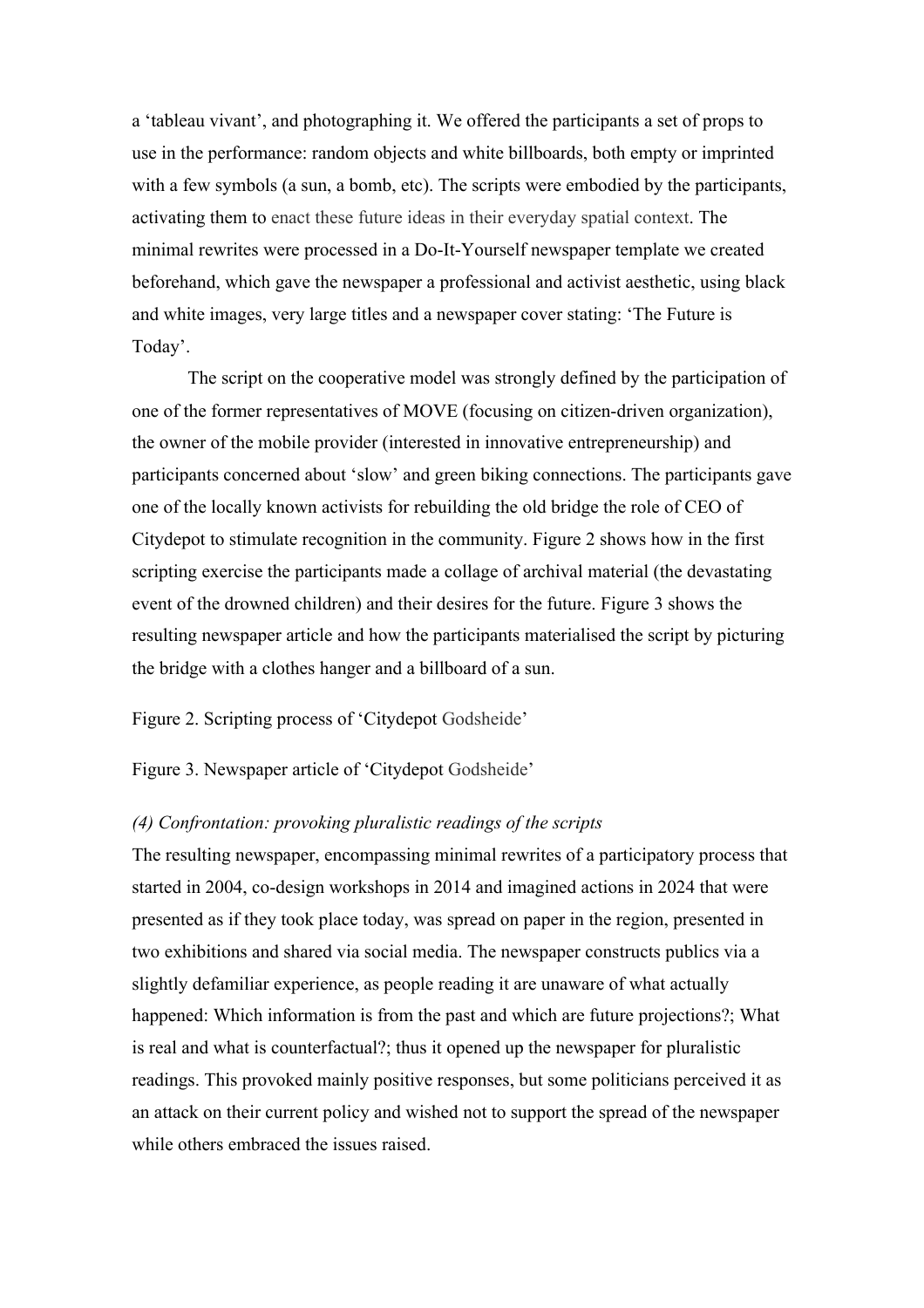The materialisation of the script on the bridge - using the hanger and the sun inspired an initiative after the newspaper was spread. The citizens organised several sunrise brunches on the 'Tuikabelbrug' to gather and mobilise citizens to support and set up food markets on the bridge. The scripting process during the project offered the participants a critical space to revisit important, but also contested events in the past (the unfortunate event of the drowning of the children). At the same time, the controversies on the consequences of revisiting a contested past - recreating this bridge - were addressed too briefly in the scripts. Embracing multiple voices in the past as an inspiration for the future, could have invited the participants of the project to more explicitly explore multiple voices about the consequences of these proposals in the scripts (e.g. the probability of an increase of traffic, once a new bridge is installed)?

## **4. Evaluating the role of counterfactual scripting**

Based on a qualitative clustering of follow-up interviews and workshops with the participants and critically discussing the PD process, we offer some reflections on the role counterfactual scripting can play and go deeper into a way to evaluate counterfactual scripting.

For the community involved in the project described, this frame of counterfactual scripting seemed to work on two levels. First it helped some individual citizens to take small steps in setting up initiatives for the benefit of the community (from the organisation of brunches intending to stir the feeling of belonging to the first steps in actually setting up the above-mentioned cooperative) and, secondly, participants indicated their changed perspective on the complexity of participatory processes and the role individuals' and the community's history can play in these. Next to this, local politicians, inspired by the community's participation decided to fund a long-term participatory trajectory on the residential expansion, taking the issues in this project as a starting point.

Counterfactual thinking is a way of reshaping the past in function of the future of a design process. We found it important to foreground a way to qualitatively evaluate how counterfactual scripting informs the PD process, also to avoid researchers to use it as an excuse for freewheeling or manipulation of the past in function of a desired future. In this process, we use trustworthiness and authenticity as guiding concepts, since they are frequently used in Participatory Action Research (Lincoln and Guba 1985) and are a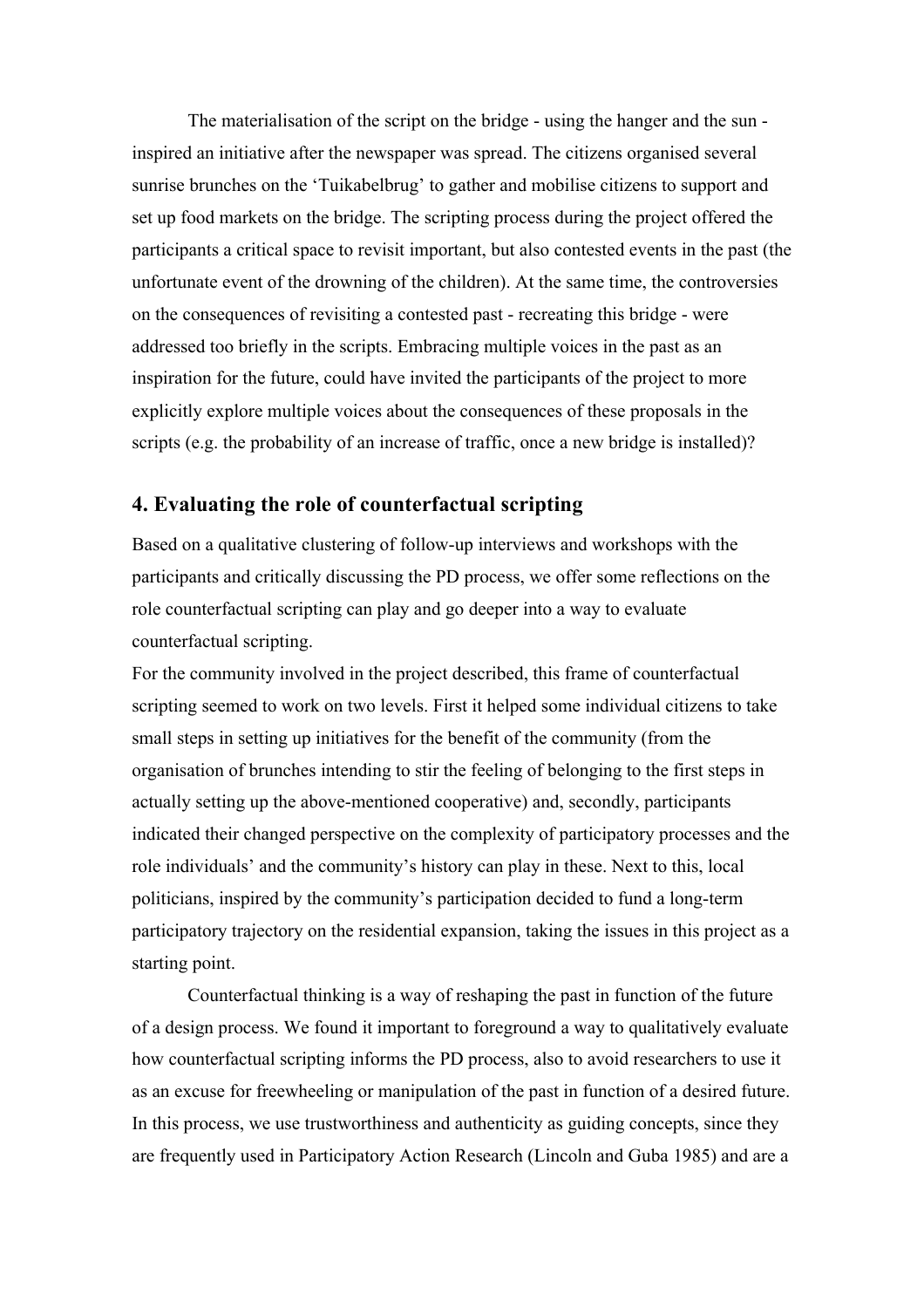good alternative to the more discursive concept of plausibility as an evaluation principle in counterfactual history.

Trustworthiness is traditionally evaluated by questioning if the research is based on multiple sources and if the personal lens of the researcher is made explicit (Ibid.). The counterfactual scripts revealed a diversity of viewpoints and human interests in a certain history and envisioned future; including the past, the voices that are addressed in a design process multiply. Accounting for a plurality of voices in the PD process via the scripts, allowed the participants to reflect/act on their own roles and responsibilities in decisive moments, in relation to other *people'*s roles, but also to the involved *nonhuman* actors. The case also made clear that there exists a productive tension between the quantity and the quality of voices. During the fieldwork, participants elaborated on one person's voice (the appointed CEO of the fictive cooperative) to provide more insight in a design decision and to enhance this person's recognisability and responsibility in the process. However, researchers were aware of the potential threat of dominant voices who might influence the rewriting process too strongly. In this sense, future research needs to search for ways to, in the rewrites, assure the plurality of voices.

Authenticity is generally reviewed by looking at *how* participants are involved in the decision-making process and in taking up new courses of action (Ibid.). We want to state that evaluating authenticity does not imply using counterfactual scripting as a formula to guarantee participation in decision-making. In lengthy processes, this would lead to disappointed participants. Nevertheless, we propose that paying attention to authenticity allows PD researchers to evaluate how the PD process constructed publics on the issues at stake. In follow-up interviews, the participants indicated that the counterfactual scripting process enriched and intensified their critical view on and engagement in the different courses that the participatory process could take. The minimal rewrites of turning points in the PD process allowed for creating design proposals as sources of public debate on past, present and future, instead of end-points or solutions. The newspaper allowed the construction of new publics (neighbours, policy makers, architects,...) around the issue of the bridge. By using bodily performance (through the enacting of the scripts; the staging of the bridge with the participants who created the rewrites) in the scripting process, non-designers became an active part in concretising the spatial proposals (e.g. choices of issues and locations to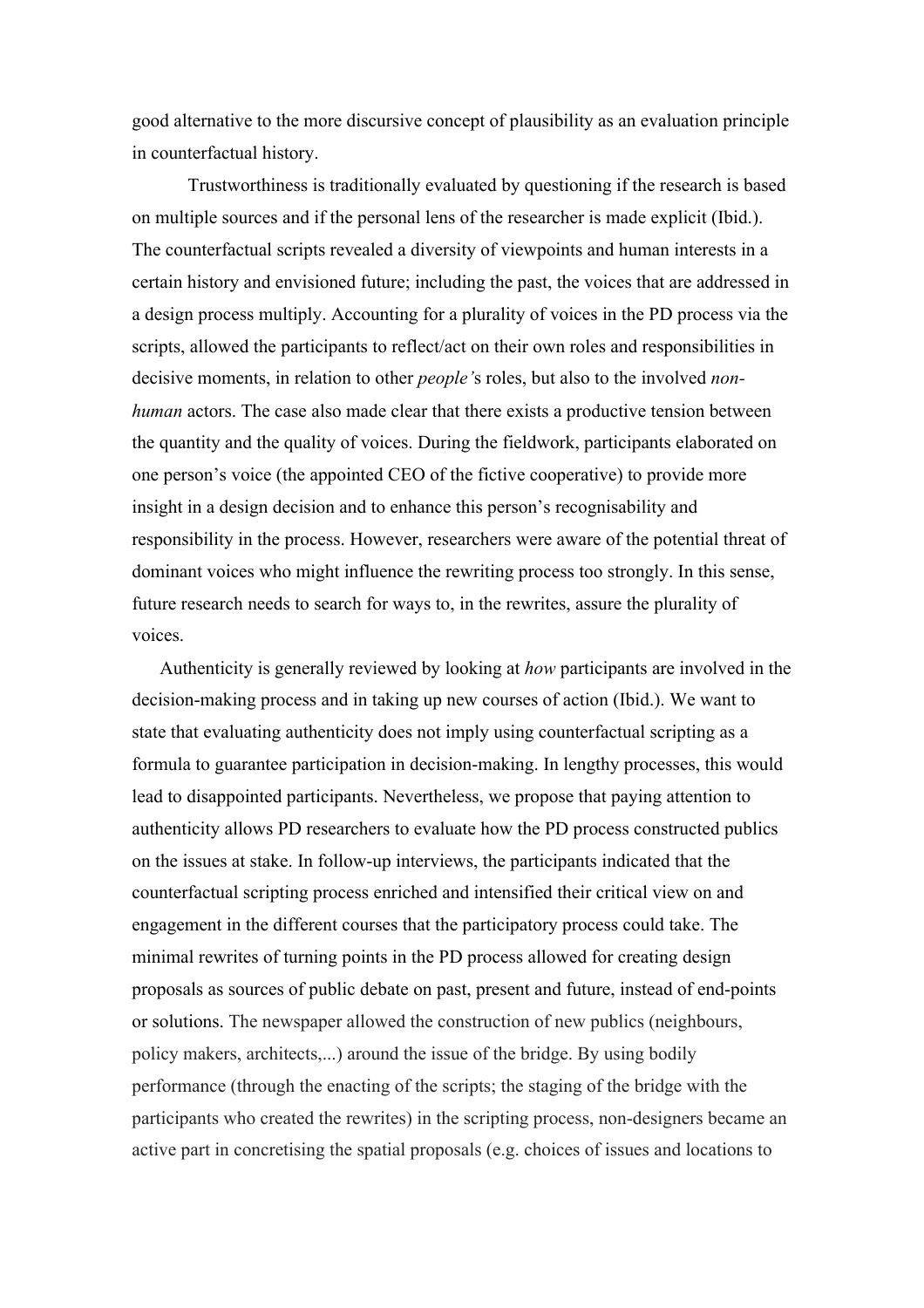address) and the newspaper became a more indirect informant of the policy meetings or news media.

However, the discussed cases also show that - while the tone of the scripts can be critical and imaginative, constructing publics required the PD researchers to actively prepare and guide a constructive writing and crafting process. In this case the collaborative systems were characteristic of a research or journalism practice; reviewing each other's content, fact checking or doing field work to fill in missing information.

This constructive character was achieved in two ways:

Firstly, elaborating on decisive moments in the past of a participatory process opens up space for the participants to create critical design proposals that dare to refer back to important and often contested events in time. However, the scripts should not only focus on the mistakes or contested decisions of the past which would endlessly stall the design process or irritate its actors. Revisiting contested past(s) benefits from including discussions about the *constructive activity of redesigning this past in function of the future*. In this case this involved talking about how to create a cooperative or people's emotional connections to decisions made in the process.

Secondly, the role of *crafting* matters of concern in tangible design proposals played a great role in constructing publics on the PD process. The performances in public space to create photographs that accompanied the articles were situated prototypes of the future. Like design fiction, the attraction to these prototypes is related to how well their defamiliar character was crafted. Their mixed situatedness in today's world experience and in possible futures as well as their subjective and plural engagements with the past made them inviting and entertaining for people to engage with.

While this evaluation shows that counterfactual scripting has clear benefits for the PD process, its extensive engagement with the past raises new challenges that need further research. Involving the complexity of the past can blur the focus of PD processes in offering people a space for sharing power in decision-making about the future. It can remind people of past conflicts and in that sense potentially inhibit a productive design process. Exploring the plurality of the past thus comes with responsibilities in revealing the plurality of the consequences of addressing this past. By presenting the scripts as matters of concern that inspire alternative choices, they are not considered a tool for conflict analysis, but as a way of giving form to a project that allows disagreement. For presenting, the medium itself is very decisive in how this matter of concern is shared: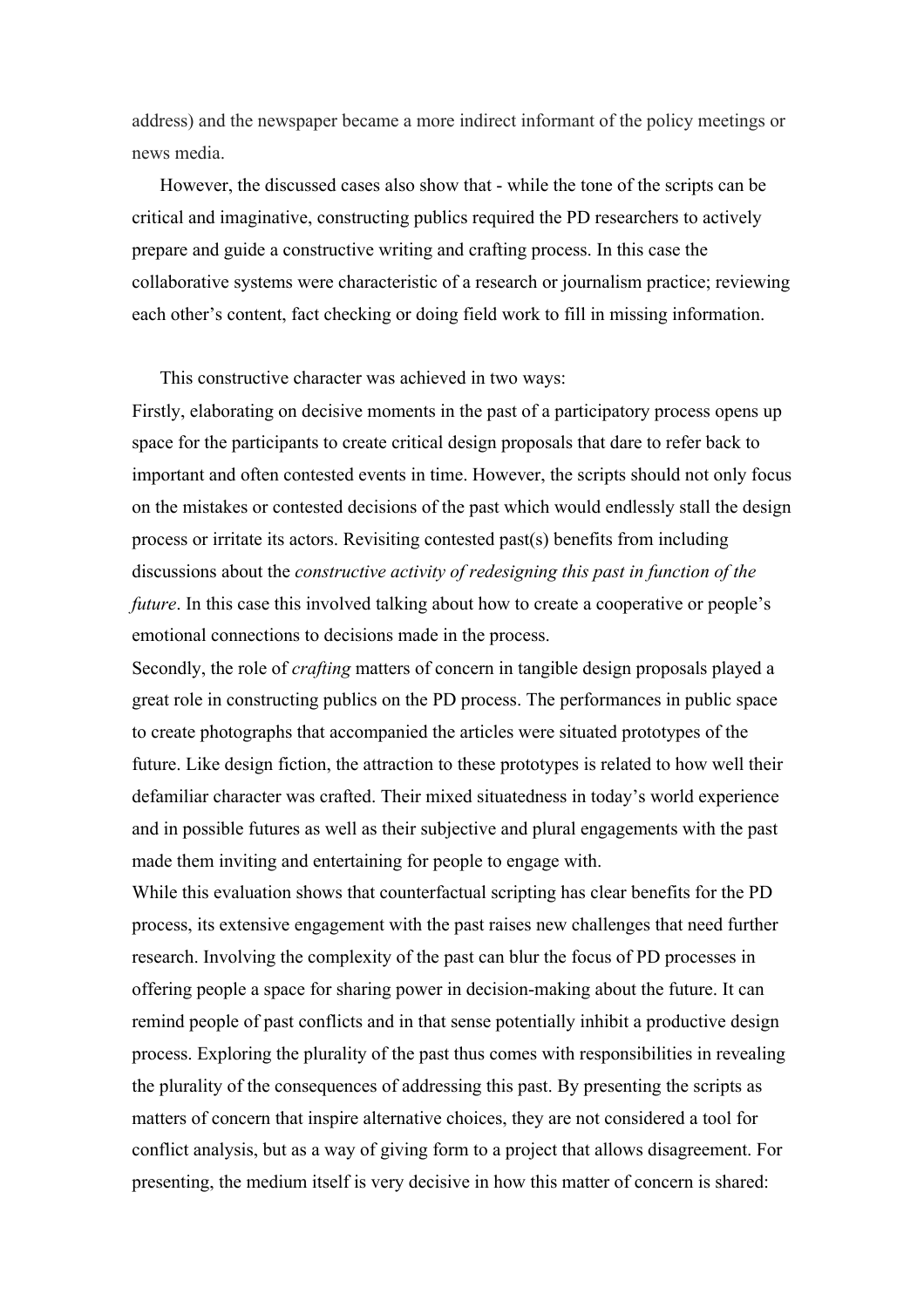the newspaper provided room for critical discourse, but the short length of the articles also obscured many details.

#### **5. The role of counterfactual scripting in participatory design**

In summary, counterfactual scripting, by questioning truth and a single voice in design, offers interesting pathways to explore for PD research in an age where the ubiquity of participation can lead to depoliticisation of participation. PD is easily depoliticised by being a pragmatic process or by a focus on tools (De Bie, Oosterlinck, and De Blust 2012). The described case shows that by looking back on the plurality of the community's past and the analyses of the various personal choices, structural factors and coincidences the political comes back to the foreground. This became evident in the response of the local politicians who were provoked by the issues tackled or embraced the community's counterfactual scripts.

As a 'frame of thinking' counterfactual scripting allows PD researchers and participants to more actively use the temporality of a design process and decisions in the past as resources for speculating on alternative decisions in the past. This inspires pluralistic what if-views on the future instead of seeing time as only an instrumental tool (following a series of design steps taking a project from start to finish). CS tries to support the debate on causality and time, regardless of the methods or techniques used to stimulate this debate. This is particularly interesting in community-based PD processes, in which long, diverse and complex histories may play a role.

Counterfactual scripting does not propose a radical shift in framing PD. Instead it inscribes itself in a tradition in PD in defining and giving form to design as a political process: a socio-material assembly, a contested 'thing', making use of what ifs. It supports – or reminds - PD researchers to inform and inspire these what ifs by pluralism throughout the whole process.

To conclude we can say that counterfactual scripting challenges the temporality of the participatory design process. It offers a pluralistic view that allows designers and participants to collaboratively give form to *what if*s, while offering them the opportunity to steer the design space in order to reach some kind of closure. It takes into account the structural factors, the personal choices and coincidental factors that define turning points in a specific design history to inform future design decisions. Counterfactuals require a deep engagement with challenging decisions from the past and are a resource to design a pluralistic future.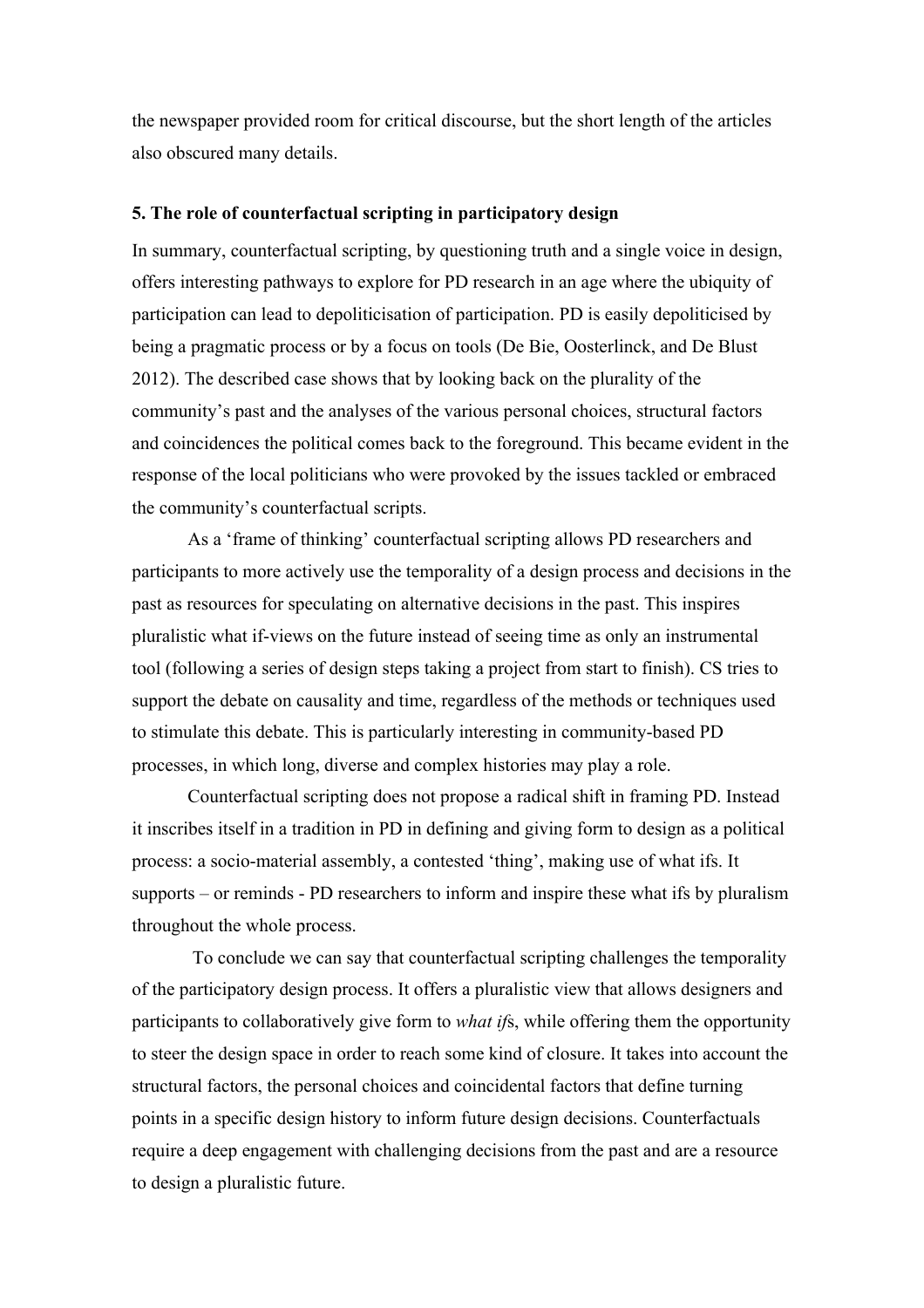#### **References**

- Akrich, Madeleine. 1992. "The de-Scription of Technical Objects." *Shaping Technology/Building Society*, 205–24.
- Andersen, Lars Bo, Peter Danholt, Kim Halskov, Nicolai Brodersen Hansen, and Peter Lauritsen. 2015. "Participation as a Matter of Concern in Participatory Design." *CoDesign* 11 (3–4): 250–61. doi:10.1080/15710882.2015.1081246.
- Arnstein, Sherry R. 1969. "A Ladder of Citizen Participation." *Journal of the American Institute of Planners* 35 (4): 216–24.
- Binder, Thomas, Giorgio De Michelis, Pelle Ehn, Giulio Jacucci, and Ina Wagner. 2011. *Design Things*. MIT Press.
- Blythe, Mark A., and Peter C. Wright. 2006. "Pastiche Scenarios: Fiction as a Resource for User Centred Design." *Interacting with Computers* 18 (5): 1139–64. doi:10.1016/j.intcom.2006.02.001.
- Bratteteig, Tone, and Ina Wagner. 2014. *Disentangling Participation*. Computer Supported Cooperative Work. Cham: Springer International Publishing. http://link.springer.com/10.1007/978-3-319-06163-4.
- De Bie, Maria, Stijn Oosterlinck, and Seppe De Blust. 2012. "Participatie, ontwerp en toe-eigening in een democratische stadsvernieuwing." In *Stadsvernieuwingsprojecten in Vlaanderen (2002-2011) : een eigenzinnige praktijk in Europees perspectief*, 29–33. ASP nv. http://hdl.handle.net/1854/LU-2100027.
- Di Salvo, Carlo, Andrew Clement, and Volker Pipek. 2012. "Participatory Design For, With, and By Communities." In *International Handbook of Participatory Design*, 182–209. Oxford: Routledge.
- Dindler, Christian. 2010. "The Construction of Fictional Space in Participatory Design Practice." *CoDesign* 6 (3): 167–82. doi:10.1080/15710882.2010.493941.
- DiSalvo, Carl. 2009. "Design and the Construction of Publics." *Design Issues* 25 (1): 48–63.
- Ehn, Pelle. 1988. "Work-Oriented Design of Computer Artifacts." Umeå, Sweden: Umeå University. http://www.diva-

portal.org/smash/record.jsf?pid=diva2%3A580037&dswid=4636.

Ferguson, Niall. 2000. *Virtual History: Alternatives and Counterfactuals*. Basic Books.

Forlano, Laura, and Anijo Mathew. 2014. "From Design Fiction to Design Friction: Speculative and Participatory Design of Values-Embedded Urban Technology."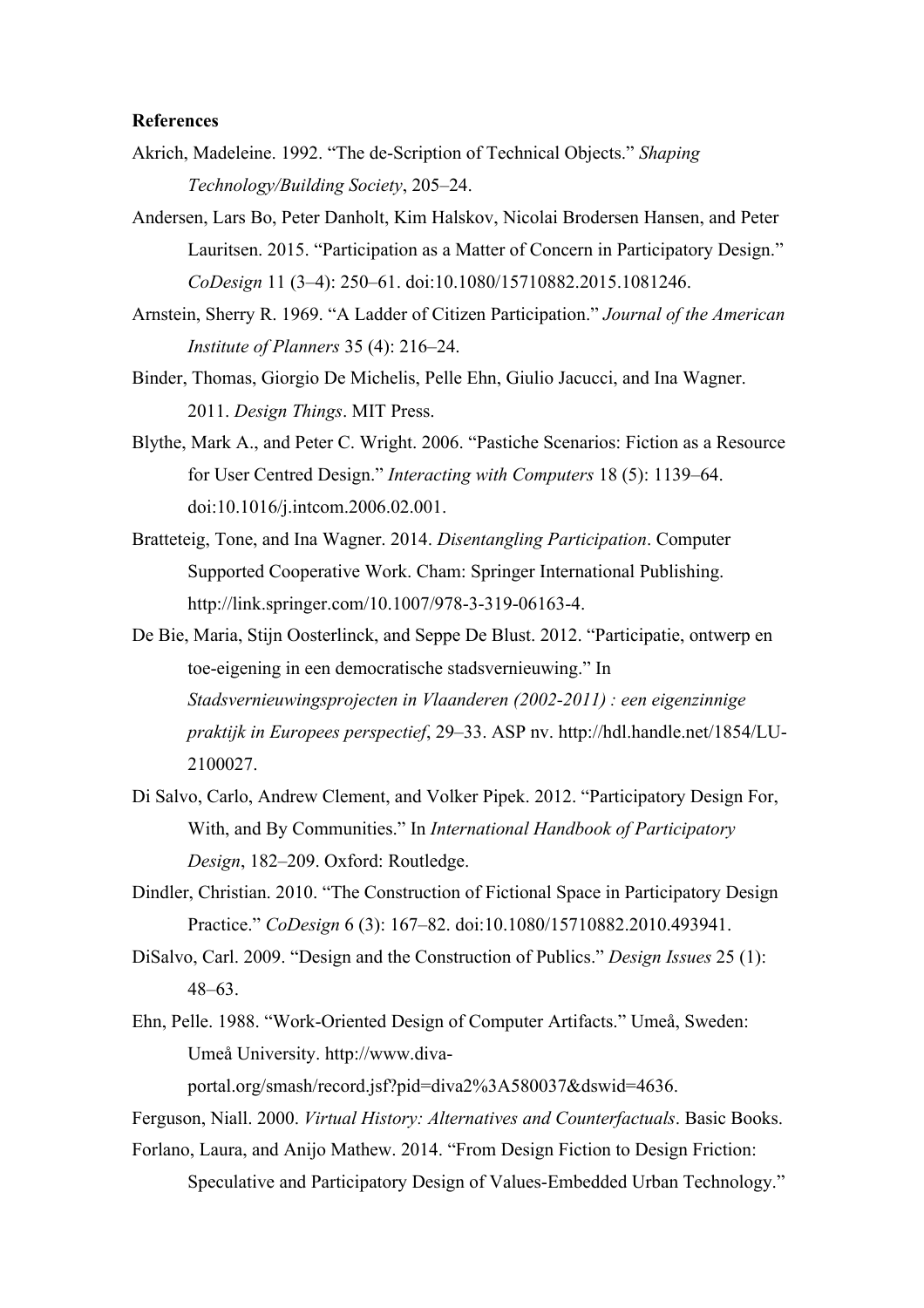*Journal of Urban Technology* 21 (4): 7–24. doi:10.1080/10630732.2014.971525.

- Ginderachter, Maarten van, Koen Aerts, and Antoon Vrints. 2015. *Het land dat nooit was: een tegenfeitelijke geschiedenis van België*. Bezige Bij.
- Godfrey-Smith, Peter. 2009. "Causal Pluralism." In *The Oxford Handbook of Causation*, edited by Helen Beebee, Peter Menzies, and Christopher Hitchcock, 326–337. Oxford University Press.
- Gonzatto, Rodrigo Freese, Frederick M. C. van Amstel, Luiz Ernesto Merkle, and Timo Hartmann. 2013. "The Ideology of the Future in Design Fictions." *Digital Creativity* 24 (1): 36–45. doi:10.1080/14626268.2013.772524.
- Hales, Derek. 2013. "Design Fictions an Introduction and Provisional Taxonomy." *Digital Creativity* 24 (1): 1–10. doi:10.1080/14626268.2013.769453.
- Halskov, Kim, and Nicolai Brodersen Hansen. 2015. "The Diversity of Participatory Design Research Practice at PDC 2002–2012." *International Journal of Human-Computer Studies* 74 (February): 81–92. doi:10.1016/j.ijhcs.2014.09.003.
- Hitchcock, Christopher. 2007. "How to Be a Causal Pluralist." In *Thinking About Causes: From Greek Philosophy to Modern Physics*, edited by Peter K. Machamer and Gereon Wolters, 200–221. Pittsburgh, PA: University of Pittsburgh Press. http://resolver.caltech.edu/CaltechAUTHORS:20140407- 164135612.
- Lebow, Richard Ned. 2007. "Counterfactual Thought Experiments: A Necessary Teaching Tool." *The History Teacher* 40 (2): 153–76. doi:10.2307/30036985.
- Lewis, David. 1973. *Counterfactuals*. Blackwell Publishers.
- Lincoln, Yvonna S, and Egon G Guba. 1985. *Naturalistic Inquiry*. Vol. 75. Sage.
- Lukens, Jonathan, and Carl DiSalvo. 2011. "Speculative Design and Technological Fluency." *International Journal of Learning and Media* 3 (4): 23–40. doi:10.1162/IJLM\_a\_00080.
- Sanders, Elizabeth B.-N., and Pieter Jan Stappers. 2008. "Co-Creation and the New Landscapes of Design." *CoDesign* 4 (1): 5–18. doi:10.1080/15710880701875068.
- Sanoff, Henry. 2008. "Multiple Views of Participatory Design." *International Journal of Architectural Research* 2 (1): 57–69.